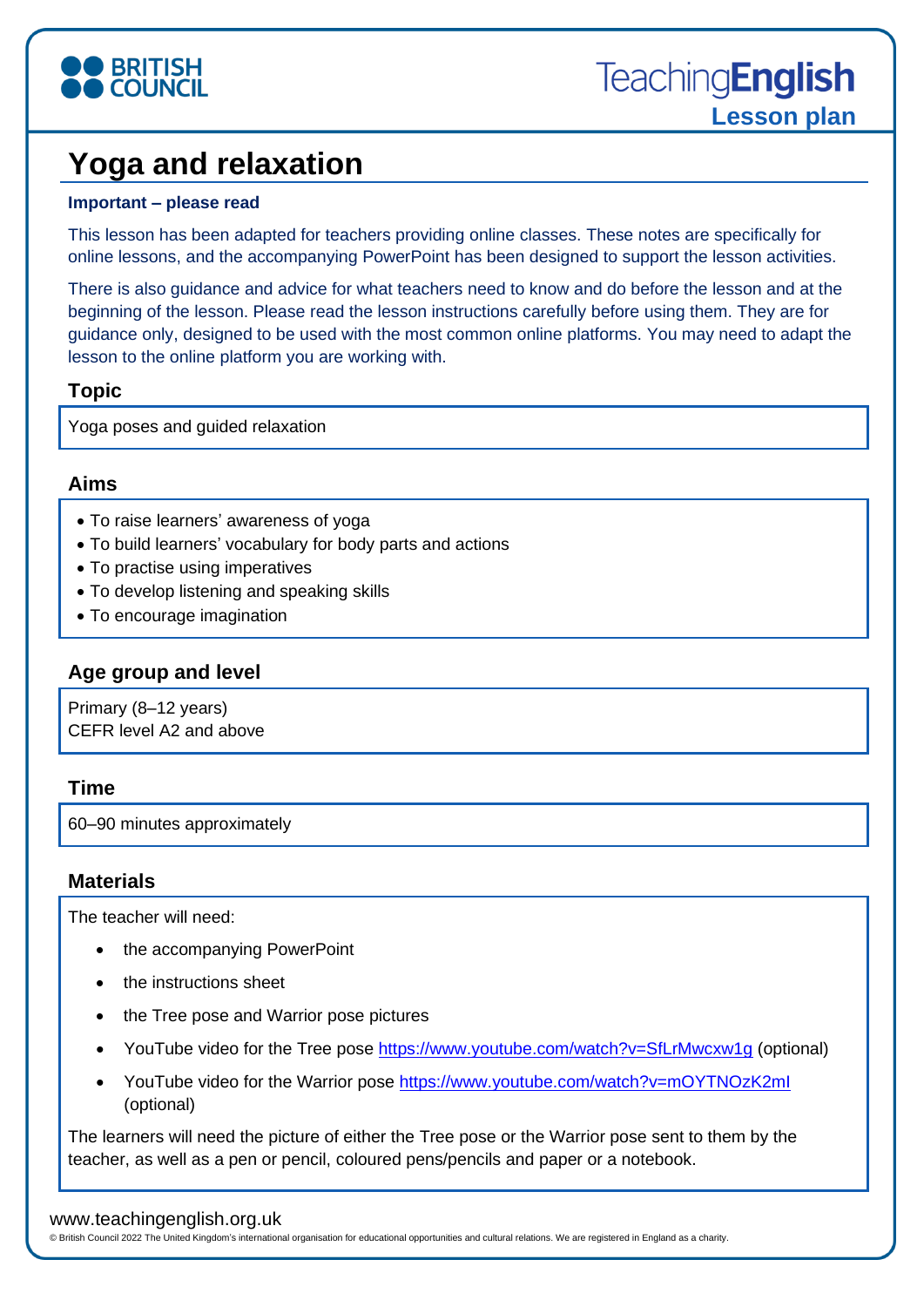

## **Introduction**

This lesson plan helps raise awareness of yoga and relaxation, which can benefit the physical and mental well-being of children as well as adults.

In the first part of the lesson, learners do a basic yoga pose and a warm-up. They then learn and practise language for giving instructions for yoga poses. Next, they create their own instructions for a yoga pose, which they give to a partner to follow. After the yoga poses, learners experience a guided relaxation. They then draw a picture to illustrate the 'story' they heard during the relaxation, or they can draw a picture of a different scene that they find relaxing. Finally, they describe their picture to a classmate.

## **Checklist for online teaching**

#### **Make sure you are familiar with the online platform you are using**

- Have you tested your microphone and camera in the platform to make sure they work with it? A headset with a mic is usually better than a device's in-built speakers and mic.
- Do the learners need a URL or code to join the class? Do they all have this?
- Do you know how to share what is on your computer screen so that the learners can see it?
- Do you know how to mute the learners' microphones if you need to?
- Do you know how to use the 'breakout rooms' if the platform has this facility? Is this enabled?
- Does the platform have a 'raise hand' button that the learners can use to indicate they want to speak? You can also use this function to get them to indicate if they can hear you or see what you're showing on the screen, or to hold a quick vote!
- Do you know what the platform looks like from a learner's perspective? It may look different or have slightly different functions compared to the teacher's view. If you use screenshots to explain to learners where to click on something, make sure they're taken from a learner's perspective.
- Do you know how to troubleshoot some of the technical issues that you or your learners might experience with the platform? Does it make a difference if they are accessing the platform from a mobile device or a certain browser?
- Do you know if your learners' parents or another adult will be available during lessons to help them resolve technical issues?
- Have you considered safeguarding and child protection issues? For example, you may wish to insist that learners do not record the lessons.
- Most online platforms have support videos or tutorials available online. Have you looked at these?

#### **General tips**

• Make sure you have explained to your learners (and ideally a parent or another adult if they can be around during lessons) about how to use the basic functions of the platform, how to troubleshoot issues and how to check their settings. This could be done in an initial lesson where

#### www.teachingenglish.org.uk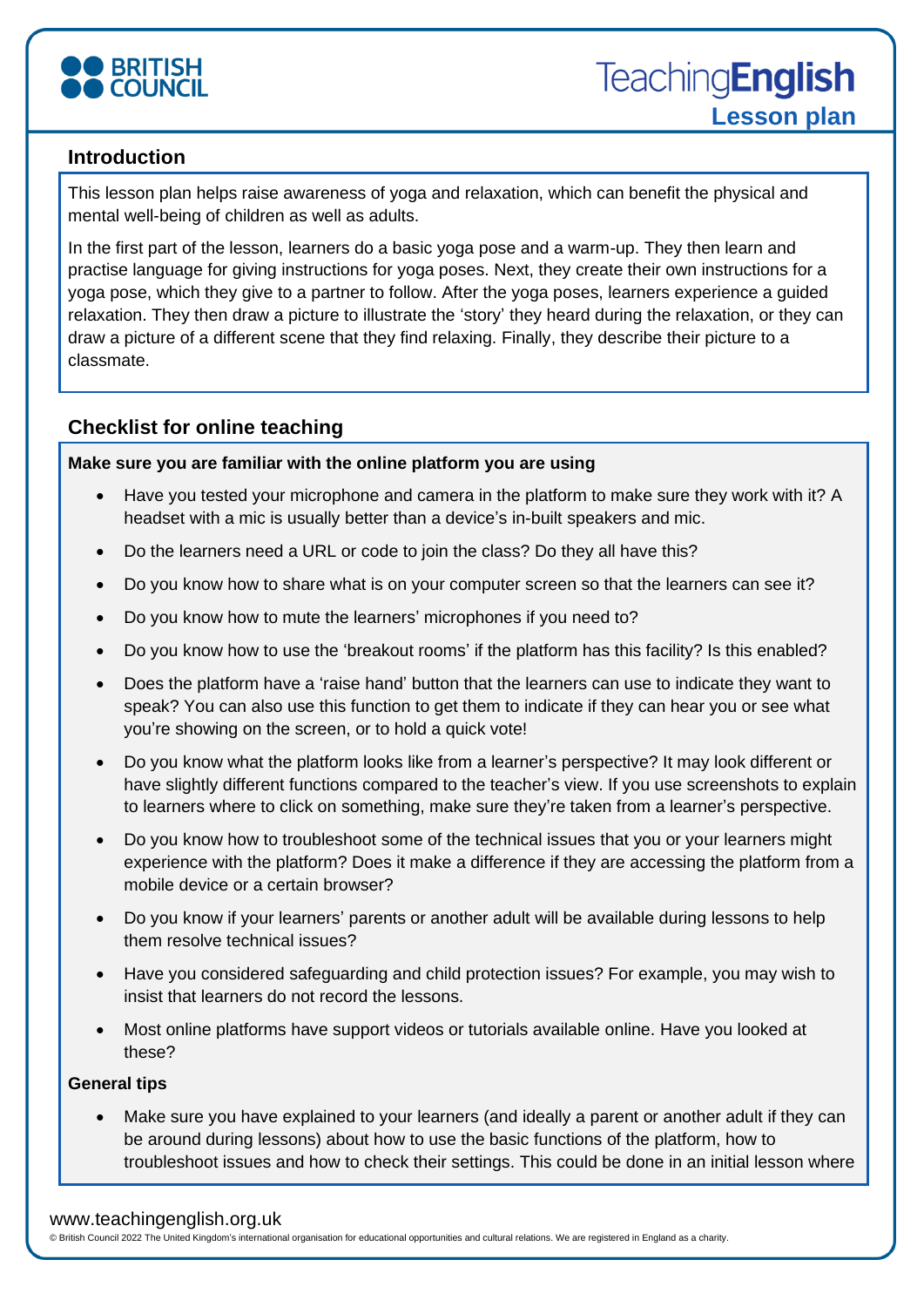

**TeachingEnglish Lesson plan**

you practise using the different buttons and teach them the things to try if there are technical or connection issues. This is also a good opportunity to teach them the language connected with the platform, such as 'mute', 'breakout room', 'refresh', etc., which they will need each lesson in order to follow your instructions.

- Make sure you have explained to your learners the rules and the behaviour you expect during lessons, such as patience, respect for each other, writing only relevant things in the chat, etc.
- Always check your microphone and camera before each lesson and check with each learner at the start that you can hear and see each other, and that they can see what you share on the screen.
- Make sure all the learners know they must arrive on time and what they must bring, such as their notebook and pencil case. Many online learning platforms have a virtual waiting room. It's a good idea to tell your learners to join the class at least five minutes before it begins to avoid disruption.

| <b>Before the</b><br>lesson              | • Check with your learners' parents/carers and/or your school to make sure that it's<br>OK to do a lesson that includes some physical activity and whether there are any<br>learners who are unable to do the poses/warm-up for any reason. Ask the<br>parents/carers to ensure that there will be an adult at home with the child during<br>the lesson.<br>• If anyone is unable to do the poses/warm-up due to mobility issues, you could<br>include some adapted yoga poses/stretches to do instead. Websites such as<br>https://www.wheelpower.org.uk/resources/adaptiveyoga can provide you with<br>some ideas.<br>• Both you and the learners should try to make sure that where you attend the<br>lesson, you are able to make a little bit of space and adjust your screen/camera for<br>when you are sitting on the floor, sitting on your chair and standing up.<br>• Prior to the lesson, or during the previous lesson, send half the class the picture of<br>the Tree pose and the other half the picture of the Warrior pose. They should<br>either print it out or make sure they know how to open it.<br>• Before you start the lesson:<br>Test your microphone and camera to make sure they work.<br>Make sure that you have the accompanying PowerPoint open and<br>shared. |
|------------------------------------------|-----------------------------------------------------------------------------------------------------------------------------------------------------------------------------------------------------------------------------------------------------------------------------------------------------------------------------------------------------------------------------------------------------------------------------------------------------------------------------------------------------------------------------------------------------------------------------------------------------------------------------------------------------------------------------------------------------------------------------------------------------------------------------------------------------------------------------------------------------------------------------------------------------------------------------------------------------------------------------------------------------------------------------------------------------------------------------------------------------------------------------------------------------------------------------------------------------------------------------------------------------------------------------------------------|
| At the start of<br>the lesson<br>slide 1 | • Welcome the learners as they arrive:<br>Check that you can all hear and see each other.<br>Check that they can see the first slide.                                                                                                                                                                                                                                                                                                                                                                                                                                                                                                                                                                                                                                                                                                                                                                                                                                                                                                                                                                                                                                                                                                                                                         |

#### www.teachingenglish.org.uk

© British Council 2022 The United Kingdom's international organisation for educational opportunities and cultural relations. We are registered in England as a charity.

#### **Procedure**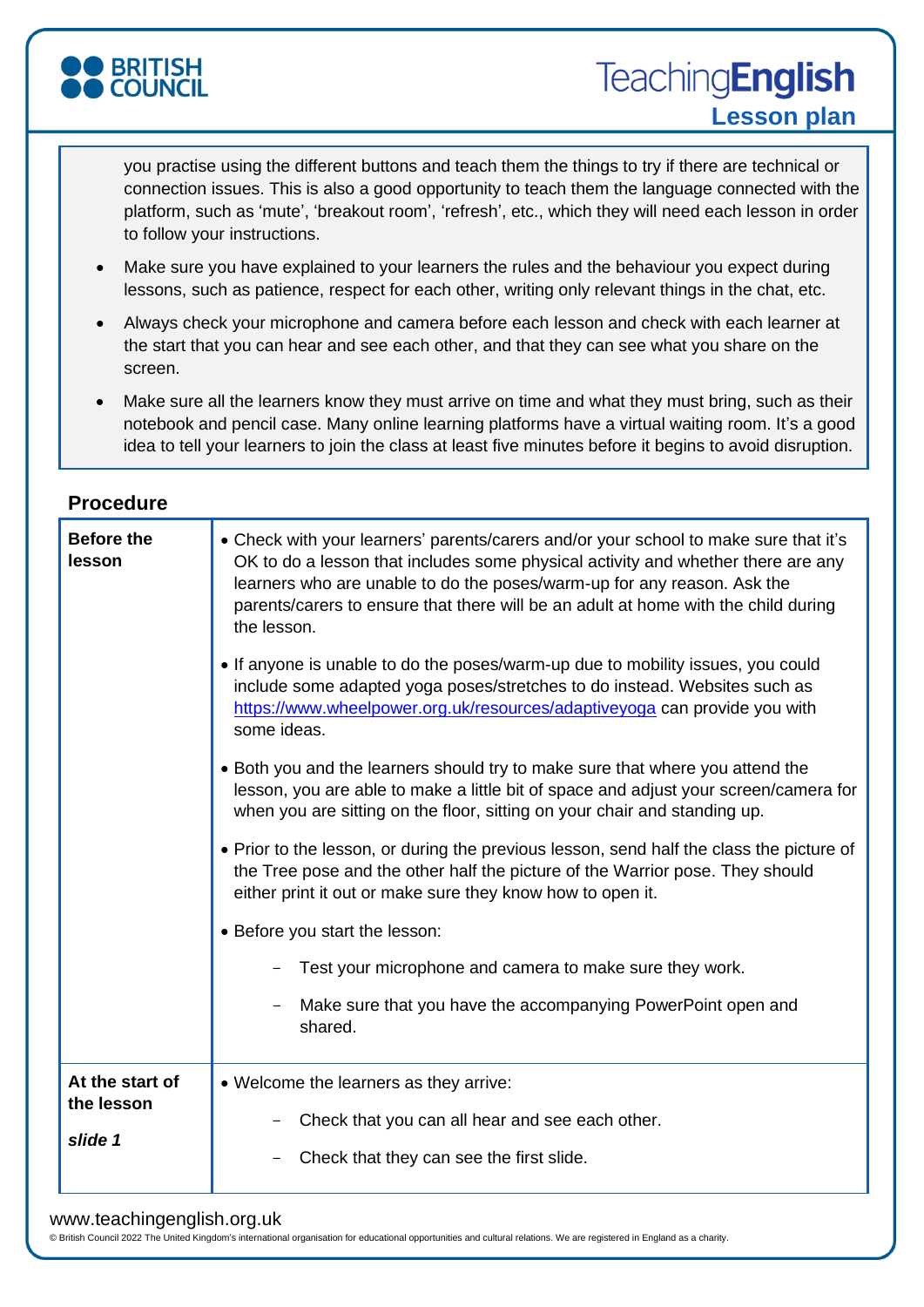| <b>BRITISH</b><br>COUNCIL                                                                | <b>TeachingEnglish</b><br><b>Lesson plan</b>                                                                                                                                                                                                                                                                                                                                                                                                                                                                                                                                                                                       |
|------------------------------------------------------------------------------------------|------------------------------------------------------------------------------------------------------------------------------------------------------------------------------------------------------------------------------------------------------------------------------------------------------------------------------------------------------------------------------------------------------------------------------------------------------------------------------------------------------------------------------------------------------------------------------------------------------------------------------------|
|                                                                                          | If they can't, ask them (or ideally an adult they have present) to check<br>their settings or troubleshoot in the way you have shown them previously.<br>You may need to write this in the chat facility if they cannot hear you.                                                                                                                                                                                                                                                                                                                                                                                                  |
|                                                                                          | • Tips:<br>Consider having a short task for the learners to do until they have all<br>arrived. For example, you could have a poll set up (if your platform has<br>this function) or a simple activity where they write in the chat, such as to<br>say what they've done that week.<br>Consider muting learners' microphones after greeting them to avoid<br>having too much background noise when you get started. Tell them if you<br>do this and explain why. You could also suggest that, if possible, they use<br>a headset with a mic rather than their device's in-built speakers and mic.                                   |
| 1. Introducing<br>the topic (5<br>minutes)                                               | • Show slide 2 and have a brief discussion with the learners about yoga.<br>Which country does yoga come from originally? [India]                                                                                                                                                                                                                                                                                                                                                                                                                                                                                                  |
| slides $2+3$                                                                             | What do we do when we do yoga? [relax our body and mind, stretch, do<br>poses, etc.]<br>Have you ever tried yoga? [If they have, did they like it?]<br>• Show slide 3. Ask them to guess and write in the chat the names of some yoga<br>poses, using the pictures as clues. [Answers: Cobra pose, Fish pose, Happy baby<br>(or Child's) pose, Crocodile pose, Mountain pose, Bridge pose, Flamingo pose]<br>• Ask the learners if they know or can guess the names of more poses. Accept all<br>reasonable suggestions. For reference, Wikipedia has a list of poses (or asanas):<br>https://en.wikipedia.org/wiki/List of asanas |
| 2. Listening<br>skills (5-10<br>minutes)                                                 | • Show slide 4. Tell the learners to sit on the floor and, if necessary, adjust their<br>screen so that they can see it. Before you begin, tell them that the pose is not<br>always easy! But with practice it can become comfortable.                                                                                                                                                                                                                                                                                                                                                                                             |
| slide 4                                                                                  | • Do the Easy pose with your learners. They listen and copy you as you give them<br>step-by-step instructions, using the instructions sheet.                                                                                                                                                                                                                                                                                                                                                                                                                                                                                       |
| 3. Building<br>language for<br>body parts and<br>actions (15<br>minutes)<br>slides $5+6$ | • Show slide 5. Tell the learners that they're going to warm up before learning some<br>more poses. They should stand up and make sure they can see their screen.<br>• Use the warm-up instructions on the instructions sheet, as they contain the<br>language that the learners will need in the next stage for doing the Tree and<br>Warrior poses. Learners listen to your instructions and copy you as you do the<br>actions.                                                                                                                                                                                                  |

#### www.teachingenglish.org.uk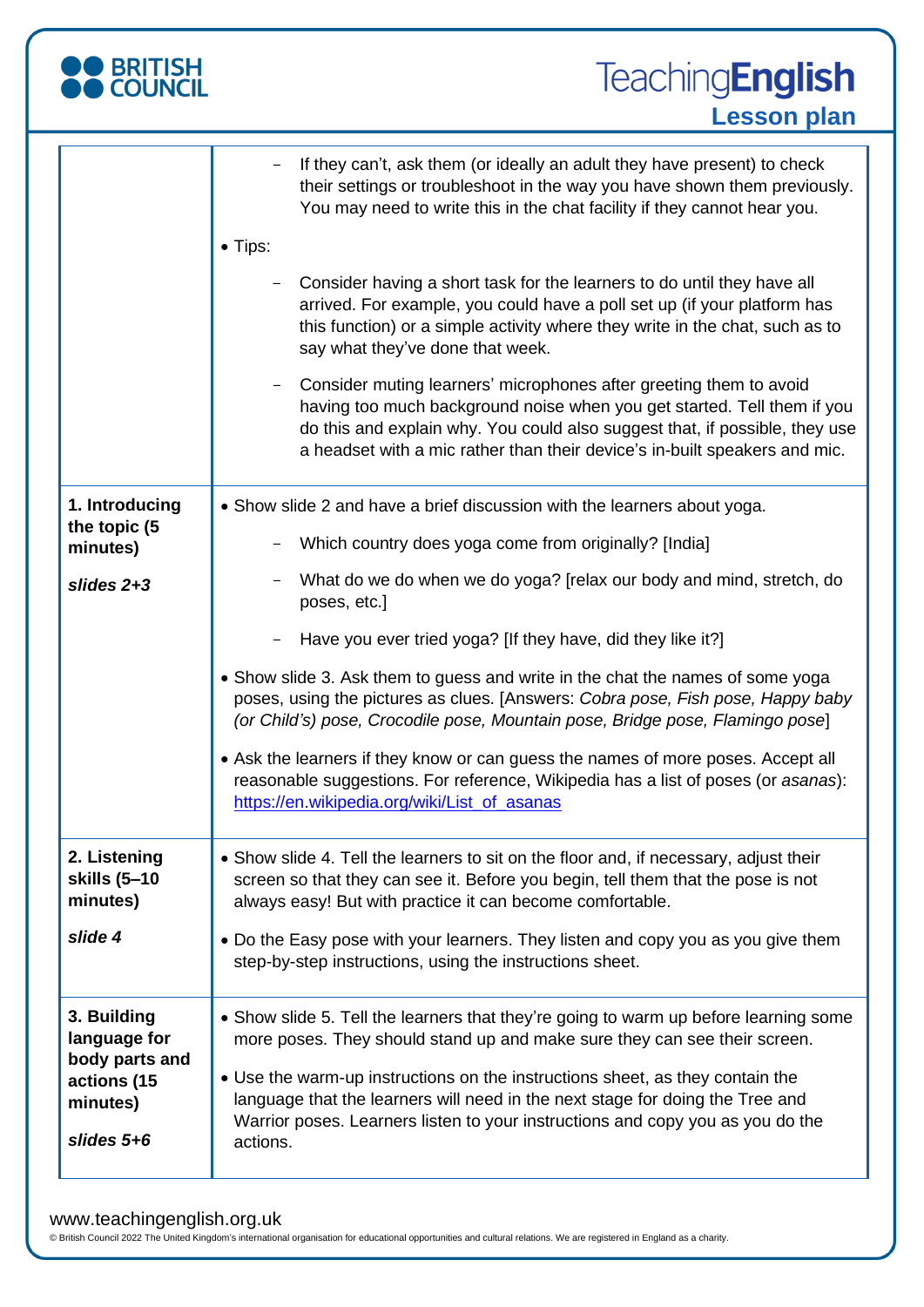

|                                                                  | • Do the warm-up a second time, but this time the learners should repeat the<br>instructions after you, in order to practise pronunciation of the language.                                                                                                                        |
|------------------------------------------------------------------|------------------------------------------------------------------------------------------------------------------------------------------------------------------------------------------------------------------------------------------------------------------------------------|
|                                                                  | • Then show slide 6 and explain how to use the table. Going from left to right, they<br>can create a sentence using words from each column. Read an example, pointing<br>to the words. Then ask them to do the action. For example:                                                |
|                                                                  | Bend your knees.<br>-                                                                                                                                                                                                                                                              |
|                                                                  | Straighten your left arm above your head.                                                                                                                                                                                                                                          |
|                                                                  | Put your right foot behind you.                                                                                                                                                                                                                                                    |
|                                                                  | Stretch your arms up.                                                                                                                                                                                                                                                              |
|                                                                  | • Ask one of the learners to make a sentence. The other learners do the action.<br>Repeat a few more times until you are sure that the learners understand how to<br>create the sentences and that they understand all the vocabulary.                                             |
|                                                                  | • Then ask the learners to all write some sentences in the chat, using the table.<br>Read out some of the sentences, correcting as necessary.                                                                                                                                      |
| 4. Speaking and<br>listening skills<br>$(20-30 \text{ minutes})$ | • This next activity works best in breakout rooms, but it can also be done as an<br>individual activity.<br>• Ask the learners to find or open the picture you sent them before the lesson.                                                                                        |
| slide 7                                                          | Explain that some of them have the Tree pose and some of them have the Warrior<br>pose, and check they understand the meaning of the two words. Tell the learners<br>that they are going to write instructions for the pose in their picture and then teach<br>it to someone else. |
|                                                                  | • If working in breakout rooms:                                                                                                                                                                                                                                                    |
|                                                                  | - Tell the learners that they will work with one or two partners with the same<br>pose. They will have 5-10 minutes to speak with their partner(s) and<br>decide what instructions you need to get into and then out of that pose.                                                 |
|                                                                  | They can use the picture they received and the table on slide 7 to help<br>them. Additionally, if you wish, you could send them the link to the<br>relevant video and tell them to pause it at 0:15, where they will see the<br>four steps of the pose:                            |
|                                                                  | Tree pose: https://www.youtube.com/watch?v=SfLrMwcxw1g<br>٠                                                                                                                                                                                                                        |
|                                                                  | Warrior pose:<br>٠<br>https://www.youtube.com/watch?v=mOYTNOzK2ml                                                                                                                                                                                                                  |
|                                                                  | When they have decided, they should practise the instructions on each<br>other to see if they work. Then everybody should write the instructions in<br>their notebooks.                                                                                                            |

## www.teachingenglish.org.uk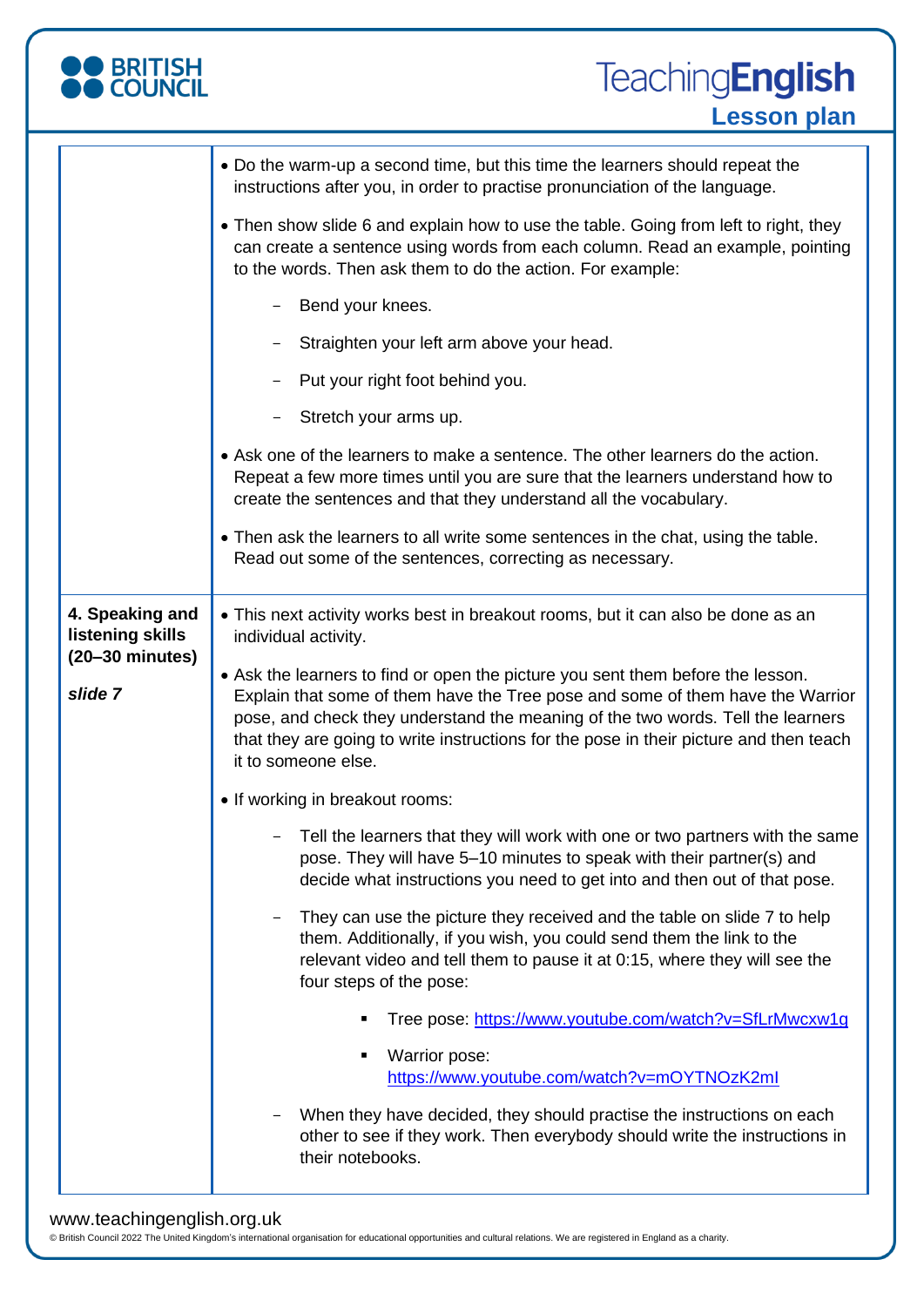| <b>BRITISH</b><br>COUNCIL                              | <b>TeachingEnglish</b><br><b>Lesson plan</b>                                                                                                                                                                                                                                                                                                                                                                                                                                                                                                                                                                                                                                                                                                                                                                                                                                                                                                                                                                                                                                                                                                                                                                                                                                                                                                                          |
|--------------------------------------------------------|-----------------------------------------------------------------------------------------------------------------------------------------------------------------------------------------------------------------------------------------------------------------------------------------------------------------------------------------------------------------------------------------------------------------------------------------------------------------------------------------------------------------------------------------------------------------------------------------------------------------------------------------------------------------------------------------------------------------------------------------------------------------------------------------------------------------------------------------------------------------------------------------------------------------------------------------------------------------------------------------------------------------------------------------------------------------------------------------------------------------------------------------------------------------------------------------------------------------------------------------------------------------------------------------------------------------------------------------------------------------------|
|                                                        | Check that they have understood what to do, then put the learners who<br>received the picture of the Tree pose into breakout rooms in pairs/threes,<br>and put the learners who received the picture of the Warrior pose into<br>breakout rooms in pairs/threes. Monitor and help the learners as needed.<br>Bring the learners back from the breakout rooms. Explain that they are<br>now going to work with one or two partners who have the other pose.<br>They need to take turns to give instructions for and demonstrate their<br>pose. Their partner follows the instructions and copies the pose.<br>Put them into breakout rooms again in new pairs/threes, with at least one<br>Tree and one Warrior in each. Monitor and help the learners as needed.<br>. If your learners are working individually:<br>Ask the learners to look at their picture, the table on slide 7 and, if you<br>wish, the relevant video mentioned above to help them write instructions<br>for getting into and then out of that pose.<br>After writing, they should read and try following their instructions to see if<br>they work.<br>When they are ready, nominate individual learners to give their<br>instructions to the whole class.<br>If you have a lot of learners, you may wish to find pictures of<br>other simple yoga poses to give to learners for more variety. |
|                                                        | • As a whole class, get some feedback. Which pose was easier or harder? Which<br>was more fun?                                                                                                                                                                                                                                                                                                                                                                                                                                                                                                                                                                                                                                                                                                                                                                                                                                                                                                                                                                                                                                                                                                                                                                                                                                                                        |
| 5. Listening<br>skills (5-10<br>minutes)<br>slide 8    | • Explain to your learners that at the end of a yoga session, people often practise<br>relaxation. Tell them that you are going to tell them a little story that will help them<br>relax and feel good. They should imagine the story with their eyes closed. Before<br>you start, ask them what they can see in the picture on slide 8 [the sky, a rainbow<br>and clouds].<br>• While listening, learners can either lie on the floor, sit in Easy pose or sit on a<br>chair. Read the text for the relaxation from the instructions sheet, using a slow and<br>gentle voice.                                                                                                                                                                                                                                                                                                                                                                                                                                                                                                                                                                                                                                                                                                                                                                                        |
| <b>6. Creative skills</b><br>$(10-15 \text{ minutes})$ | • Ask the learners to draw a picture that illustrates the story they have just heard, or<br>to illustrate another relaxing scene that they can imagine.                                                                                                                                                                                                                                                                                                                                                                                                                                                                                                                                                                                                                                                                                                                                                                                                                                                                                                                                                                                                                                                                                                                                                                                                               |
| slide 9                                                | • Once they have finished, put the learners into breakout rooms in pairs or small<br>groups, where they can ask their partner/group to close their eyes and imagine the<br>picture while they describe it. Remind them to use a slow, gentle voice.                                                                                                                                                                                                                                                                                                                                                                                                                                                                                                                                                                                                                                                                                                                                                                                                                                                                                                                                                                                                                                                                                                                   |

#### www.teachingenglish.org.uk